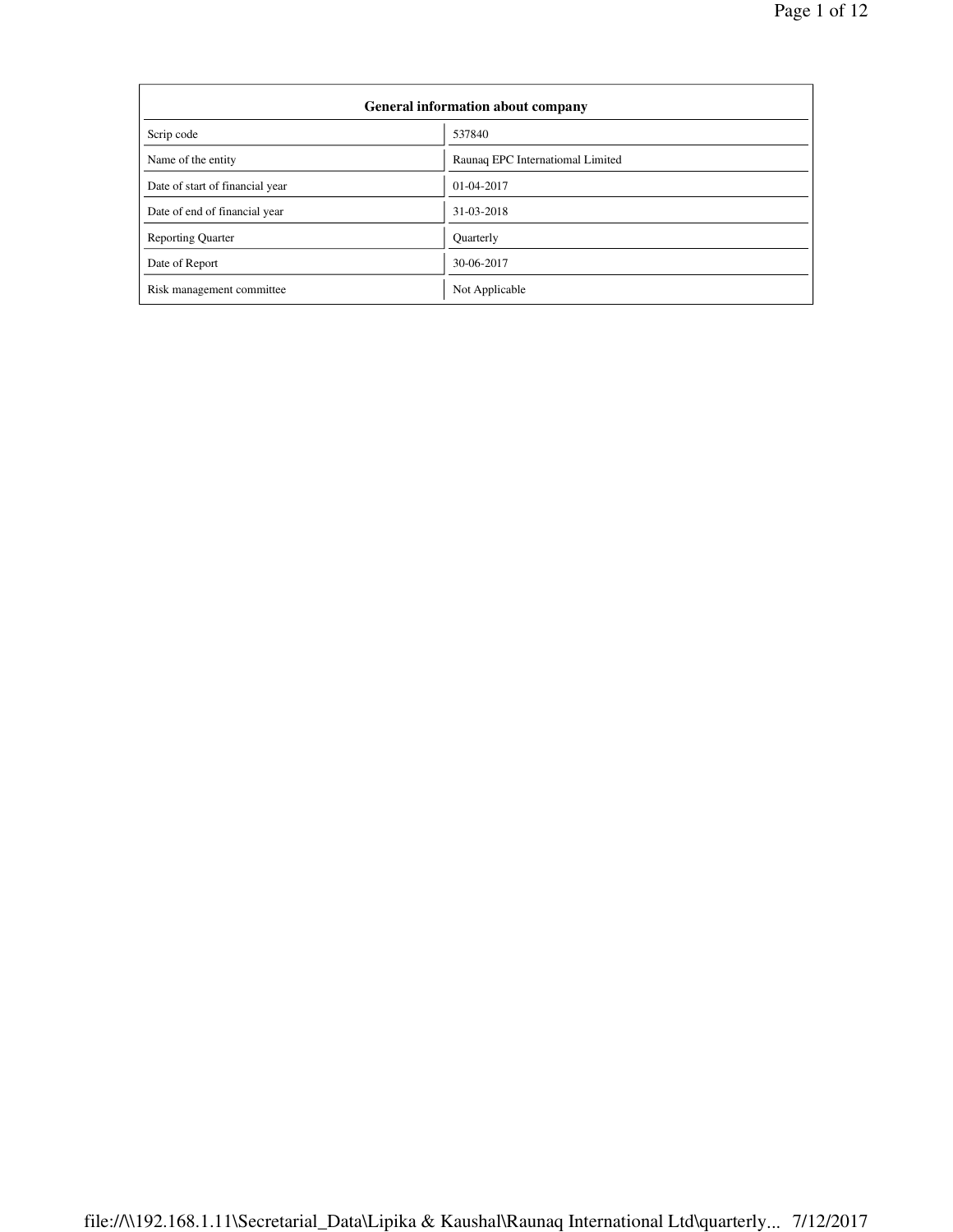|                | <b>Annexure I</b>                                                                                                                                                                                                                                                                                                                                                                                                                                           |                          |            |          |                                                                                      |                   |                                                                                                                                                                              |                                                                                                                                                                                                               |              |    |                |                |              |  |
|----------------|-------------------------------------------------------------------------------------------------------------------------------------------------------------------------------------------------------------------------------------------------------------------------------------------------------------------------------------------------------------------------------------------------------------------------------------------------------------|--------------------------|------------|----------|--------------------------------------------------------------------------------------|-------------------|------------------------------------------------------------------------------------------------------------------------------------------------------------------------------|---------------------------------------------------------------------------------------------------------------------------------------------------------------------------------------------------------------|--------------|----|----------------|----------------|--------------|--|
|                | Annexure I to be submitted by listed entity on quarterly basis                                                                                                                                                                                                                                                                                                                                                                                              |                          |            |          |                                                                                      |                   |                                                                                                                                                                              |                                                                                                                                                                                                               |              |    |                |                |              |  |
|                | I. Composition of Board of Directors                                                                                                                                                                                                                                                                                                                                                                                                                        |                          |            |          |                                                                                      |                   |                                                                                                                                                                              |                                                                                                                                                                                                               |              |    |                |                |              |  |
|                | Disclosure of notes on composition of board of directors explanatory                                                                                                                                                                                                                                                                                                                                                                                        |                          |            |          |                                                                                      |                   |                                                                                                                                                                              |                                                                                                                                                                                                               |              |    |                |                |              |  |
|                |                                                                                                                                                                                                                                                                                                                                                                                                                                                             |                          |            |          | Is there any change in information of board of directors compare to previous quarter |                   |                                                                                                                                                                              |                                                                                                                                                                                                               |              |    |                |                |              |  |
| Sr             | No of<br>Directorship<br>in listed<br>entities<br>Tenure<br>Date of<br>Title<br>Name<br>Category<br>of<br>including<br>Category 2<br>appointment<br>Category 1<br>Date of<br><b>DIN</b><br>PAN<br>$3 \circ f$<br>(Mr)<br>of the<br>this listed<br>director<br>of directors<br>of directors<br>in the<br>cessation<br>directors<br>entity (Refer<br>Ms)<br>Director<br>(in<br>current term<br>months)<br>Regulation<br>$25(1)$ of<br>Listing<br>Regulations) |                          |            |          |                                                                                      |                   | Number<br>of<br>memberships<br>in Audit/<br>Stakeholder<br>Committee<br>(s) including<br>this listed<br>entity (Refer<br>Regulation<br>$26(1)$ of<br>Listing<br>Regulations) | No of<br>post of<br>Chairperson<br>in Audit/<br>Stakeholder<br>Committee<br>held in<br>listed<br>entities<br>including<br>this listed<br>entity (Refer<br>Regulation<br>$26(1)$ of<br>Listing<br>Regulations) | <b>Notes</b> |    |                |                |              |  |
|                | Mr                                                                                                                                                                                                                                                                                                                                                                                                                                                          | Surinder<br>Ρ.<br>Kanwar | AAFPK8732L | 00033524 | Executive<br>Director                                                                | Chairperson       | MD                                                                                                                                                                           | $01 - 10 - 2012$                                                                                                                                                                                              |              |    | $\overline{c}$ | $\overline{1}$ | $\mathbf{0}$ |  |
| $\overline{c}$ | Mr                                                                                                                                                                                                                                                                                                                                                                                                                                                          | Sachit<br>Kanwar         | AIHPK0510E | 02132124 | Executive<br>Director                                                                | Not<br>Applicable | MD                                                                                                                                                                           | $01 - 06 - 2016$                                                                                                                                                                                              |              |    | $\mathbf{1}$   | $\overline{1}$ | $\mathbf{0}$ |  |
| 3              | Mr                                                                                                                                                                                                                                                                                                                                                                                                                                                          | V.K.<br>Pargal           | AAFPP3221M | 00076639 | Non-<br>Executive -<br>Independent<br>Director                                       | Not<br>Applicable |                                                                                                                                                                              | 29-08-2014                                                                                                                                                                                                    |              | 60 | $\overline{c}$ | $\overline{3}$ | $\mathbf{0}$ |  |
| 4              | Mr                                                                                                                                                                                                                                                                                                                                                                                                                                                          | Sanjeev<br>Kumar         | AAJPK4762A | 00364416 | Non-<br>Executive -<br>Independent<br>Director                                       | Not<br>Applicable |                                                                                                                                                                              | 30-07-2015                                                                                                                                                                                                    |              | 60 | $\mathbf{1}$   | 3              | $\mathbf{1}$ |  |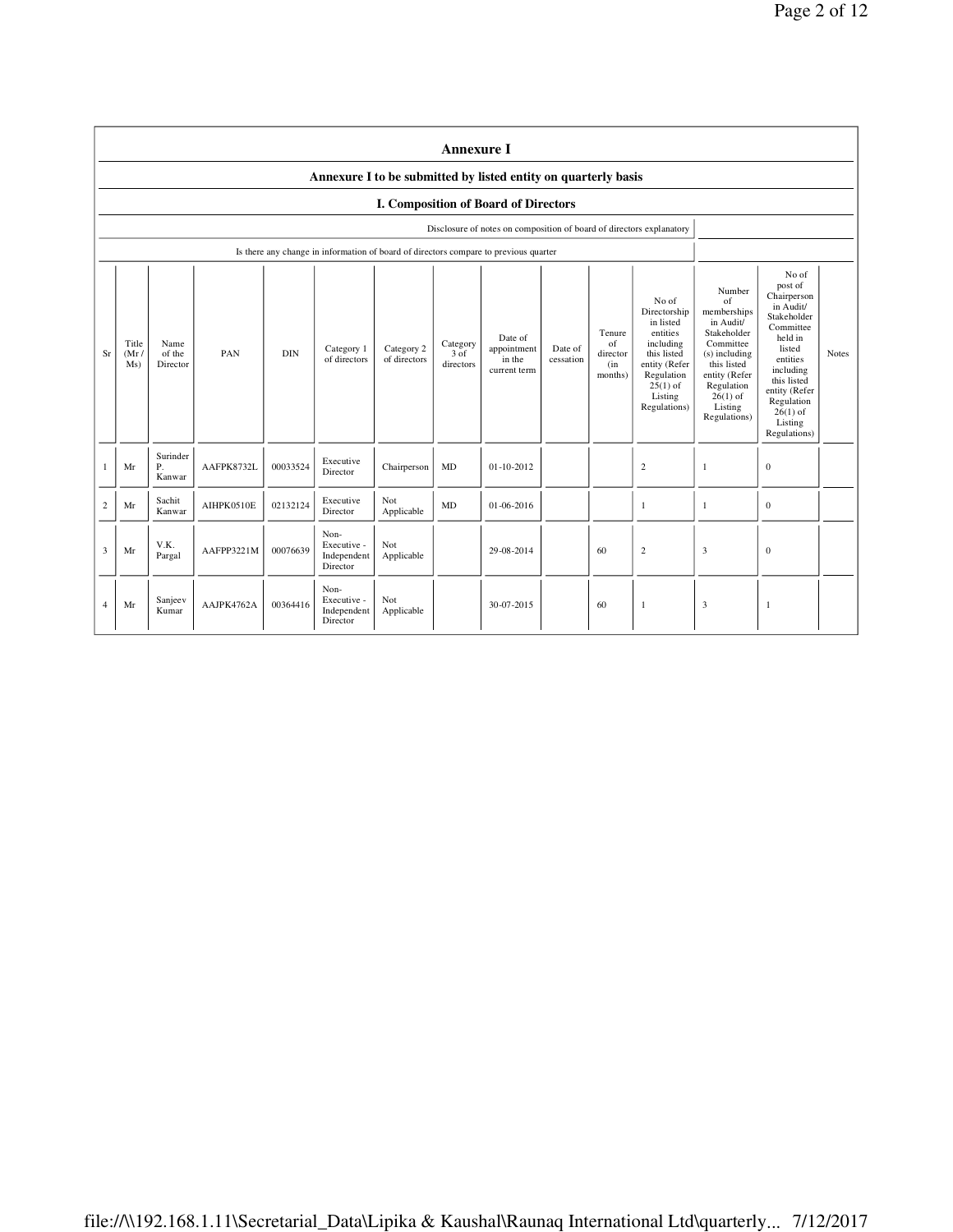|                | <b>Annexure I</b>                                              |                            |            |            |                                                       |                               |                               |                                                  |                      |                                            |                                                                                                                                                    |                                                                                                                                                                              |                                                                                                                                                                                                               |       |
|----------------|----------------------------------------------------------------|----------------------------|------------|------------|-------------------------------------------------------|-------------------------------|-------------------------------|--------------------------------------------------|----------------------|--------------------------------------------|----------------------------------------------------------------------------------------------------------------------------------------------------|------------------------------------------------------------------------------------------------------------------------------------------------------------------------------|---------------------------------------------------------------------------------------------------------------------------------------------------------------------------------------------------------------|-------|
|                | Annexure I to be submitted by listed entity on quarterly basis |                            |            |            |                                                       |                               |                               |                                                  |                      |                                            |                                                                                                                                                    |                                                                                                                                                                              |                                                                                                                                                                                                               |       |
|                |                                                                |                            |            |            |                                                       |                               |                               | <b>I. Composition of Board of Directors</b>      |                      |                                            |                                                                                                                                                    |                                                                                                                                                                              |                                                                                                                                                                                                               |       |
| Sr             | Title<br>(Mr)<br>Ms)                                           | Name of<br>the<br>Director | PAN        | <b>DIN</b> | Category 1<br>of directors                            | Category<br>2 of<br>directors | Category<br>3 of<br>directors | Date of<br>appointment<br>in the<br>current term | Date of<br>cessation | Tenure<br>of<br>director<br>(in<br>months) | No of<br>Directorship<br>in listed<br>entities<br>including<br>this listed<br>entity (Refer<br>Regulation<br>$25(1)$ of<br>Listing<br>Regulations) | Number<br>of<br>memberships<br>in Audit/<br>Stakeholder<br>Committee<br>(s) including<br>this listed<br>entity (Refer<br>Regulation<br>$26(1)$ of<br>Listing<br>Regulations) | No of<br>post of<br>Chairperson<br>in Audit/<br>Stakeholder<br>Committee<br>held in<br>listed<br>entities<br>including<br>this listed<br>entity (Refer<br>Regulation<br>$26(1)$ of<br>Listing<br>Regulations) | Notes |
| 5              | Mr                                                             | P.K.<br>Mittal             | AGDPM8933F | 00165315   | Non-<br>Executive -<br>Independent<br>Director        | Not<br>Applicable             |                               | 03-08-2016                                       |                      | 60                                         | 1                                                                                                                                                  | $\sqrt{2}$                                                                                                                                                                   | $\mathbf{1}$                                                                                                                                                                                                  |       |
| 6              | Mr                                                             | Gautam<br>Mukherjee        | ADFPM5515Q | 02590120   | Non-<br>Executive -<br>Independent<br>Director        | Not<br>Applicable             |                               | 30-07-2015                                       |                      | 60                                         | $\overline{c}$                                                                                                                                     | $\sqrt{2}$                                                                                                                                                                   | 1                                                                                                                                                                                                             |       |
| $\overline{7}$ | Mr                                                             | Satya<br>Prakash<br>Mangal | AADPA2375D | 01052952   | Non-<br>Executive -<br>Independent<br>Director        | Not<br>Applicable             |                               | 29-08-2014                                       |                      | 60                                         | $\mathbf{2}$                                                                                                                                       | $\overline{4}$                                                                                                                                                               | 1                                                                                                                                                                                                             |       |
| 8              | Mr                                                             | N.V.<br>Srinivasan         | AAOPS2943A | 00879414   | Non-<br>Executive -<br>Non<br>Independent<br>Director | Not<br>Applicable             |                               | $03 - 08 - 2016$                                 |                      |                                            | 1                                                                                                                                                  | $\mathbf{0}$                                                                                                                                                                 | $\mathbf{0}$                                                                                                                                                                                                  |       |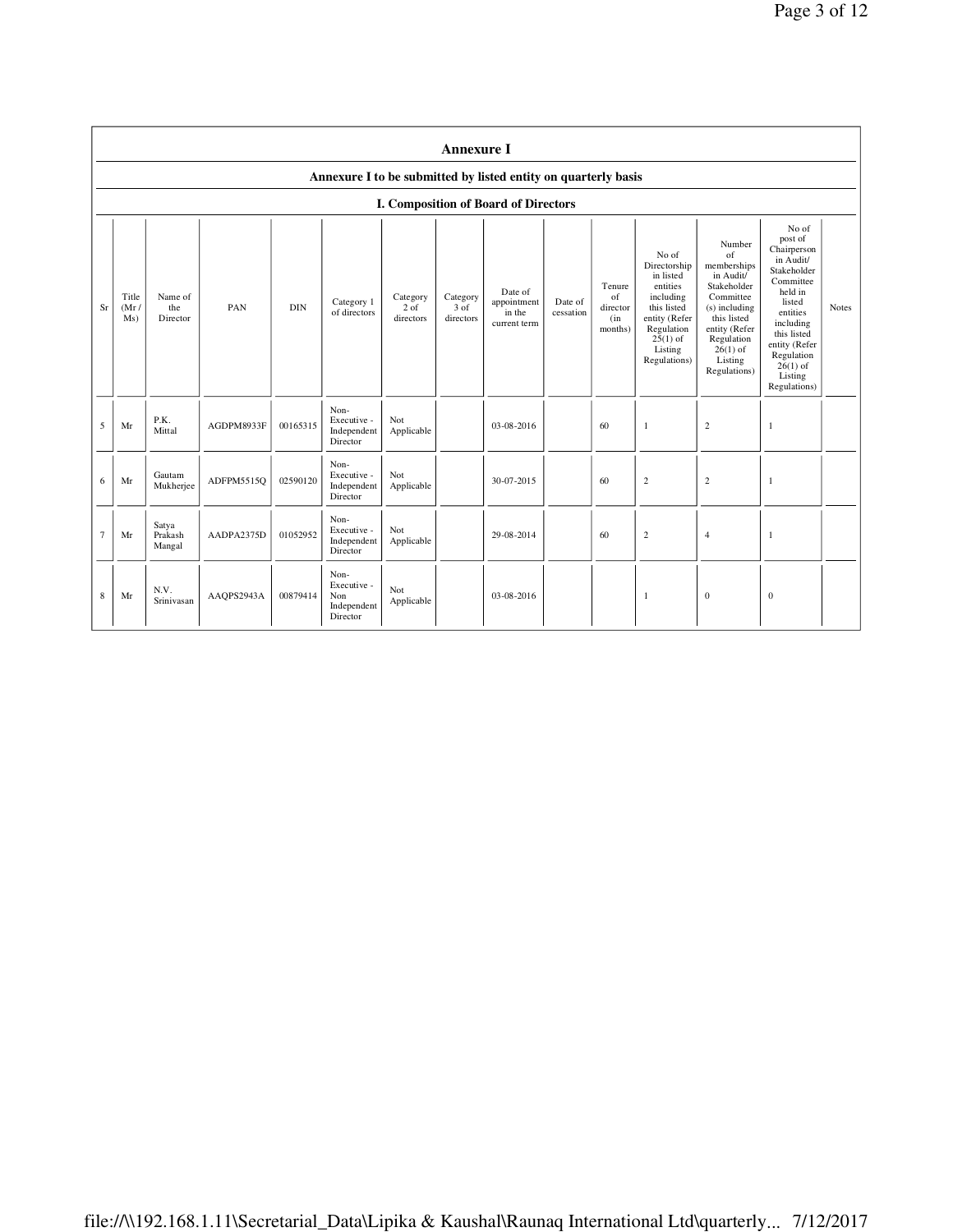|    | <b>Annexure I</b><br>Annexure I to be submitted by listed entity on quarterly basis<br><b>I. Composition of Board of Directors</b> |                               |            |            |                                                |                                 |                               |                                                  |                      |                                            |                                                                                                                                                    |                                                                                                                                                                              |                                                                                                                                                                                                               |              |
|----|------------------------------------------------------------------------------------------------------------------------------------|-------------------------------|------------|------------|------------------------------------------------|---------------------------------|-------------------------------|--------------------------------------------------|----------------------|--------------------------------------------|----------------------------------------------------------------------------------------------------------------------------------------------------|------------------------------------------------------------------------------------------------------------------------------------------------------------------------------|---------------------------------------------------------------------------------------------------------------------------------------------------------------------------------------------------------------|--------------|
| Sr | Title<br>(Mr)<br>Ms)                                                                                                               | Name of the<br>Director       | PAN        | <b>DIN</b> | Category 1<br>of directors                     | Category<br>$2$ of<br>directors | Category<br>3 of<br>directors | Date of<br>appointment<br>in the<br>current term | Date of<br>cessation | Tenure<br>of<br>director<br>(in<br>months) | No of<br>Directorship<br>in listed<br>entities<br>including<br>this listed<br>entity (Refer<br>Regulation<br>$25(1)$ of<br>Listing<br>Regulations) | Number<br>of<br>memberships<br>in Audit/<br>Stakeholder<br>Committee<br>(s) including<br>this listed<br>entity (Refer<br>Regulation<br>$26(1)$ of<br>Listing<br>Regulations) | No of<br>post of<br>Chairperson<br>in Audit/<br>Stakeholder<br>Committee<br>held in<br>listed<br>entities<br>including<br>this listed<br>entity (Refer<br>Regulation<br>$26(1)$ of<br>Listing<br>Regulations) | <b>Notes</b> |
| 9  | <b>Mrs</b>                                                                                                                         | Seethalakshmi<br>Venkataraman | AAAPV1495Q | 07156898   | Non-<br>Executive -<br>Independent<br>Director | Not<br>Applicable               |                               | 30-07-2015                                       |                      | 60                                         |                                                                                                                                                    | $\mathbf{0}$                                                                                                                                                                 | $\mathbf{0}$                                                                                                                                                                                                  |              |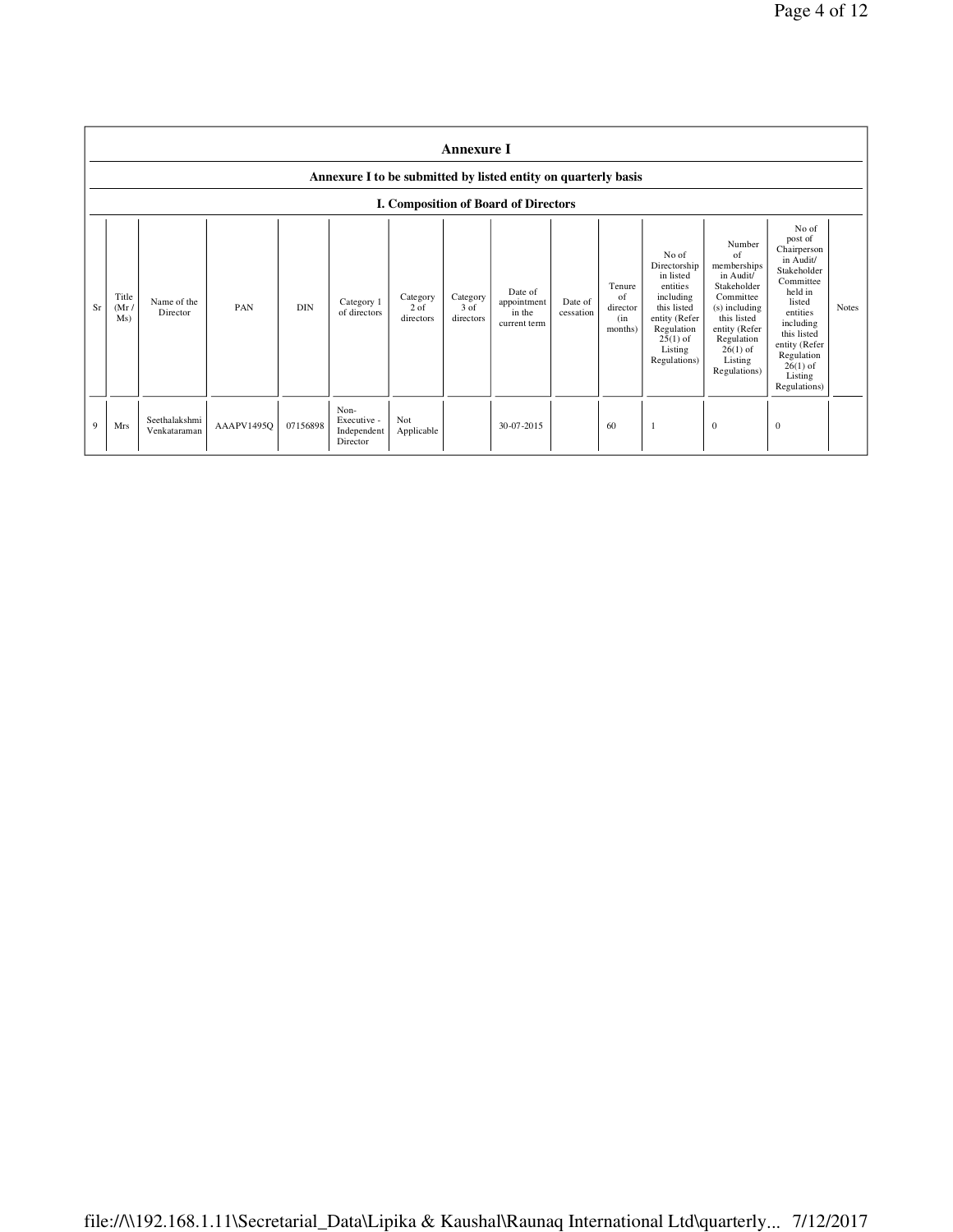|                | Annexure 1                                                                                |                             |                                                |                            |  |  |  |  |  |
|----------------|-------------------------------------------------------------------------------------------|-----------------------------|------------------------------------------------|----------------------------|--|--|--|--|--|
|                | <b>II. Composition of Committees</b>                                                      |                             |                                                |                            |  |  |  |  |  |
|                | Disclosure of notes on composition of committees explanatory                              |                             |                                                |                            |  |  |  |  |  |
|                | Is there any change in information of committees compare to previous quarter              |                             |                                                |                            |  |  |  |  |  |
| Sr             | Name of Committee<br>Name Of Committee<br>Category 1 of directors<br>directors<br>members |                             | Category 2 of                                  | Name of other<br>committee |  |  |  |  |  |
| 1              | <b>Audit Committee</b>                                                                    | Mr. Sanjeev Kumar           | Non-Executive -<br><b>Independent Director</b> | Chairperson                |  |  |  |  |  |
| $\overline{2}$ | <b>Audit Committee</b>                                                                    | Mr. P.K. Mittal             | Non-Executive -<br><b>Independent Director</b> | Member                     |  |  |  |  |  |
| 3              | <b>Audit Committee</b>                                                                    | Mr. V.K. Pargal             | Non-Executive -<br><b>Independent Director</b> | Member                     |  |  |  |  |  |
| 4              | <b>Audit Committee</b>                                                                    | Mr. Satya Prakash<br>Mangal | Non-Executive -<br><b>Independent Director</b> | Member                     |  |  |  |  |  |
| 5              | Nomination and remuneration<br>committee                                                  | Mr. Sanjeev Kumar           | Non-Executive -<br><b>Independent Director</b> | Chairperson                |  |  |  |  |  |
| 6              | Nomination and remuneration<br>committee                                                  | Mr. Surinder P.<br>Kanwar   | <b>Executive Director</b>                      | Member                     |  |  |  |  |  |
| $\overline{7}$ | Nomination and remuneration<br>committee                                                  | Mr. P.K. Mittal             | Non-Executive -<br><b>Independent Director</b> | Member                     |  |  |  |  |  |
| 8              | Nomination and remuneration<br>committee                                                  | Mr. Gautam<br>Mukherjee     | Non-Executive -<br><b>Independent Director</b> | Member                     |  |  |  |  |  |
| 9              | Stakeholders Relationship<br>Committee                                                    | Mr. P.K. Mittal             | Non-Executive -<br><b>Independent Director</b> | Chairperson                |  |  |  |  |  |
| 10             | Stakeholders Relationship<br>Committee                                                    | Mr. Surinder P.<br>Kanwar   | <b>Executive Director</b>                      | Member                     |  |  |  |  |  |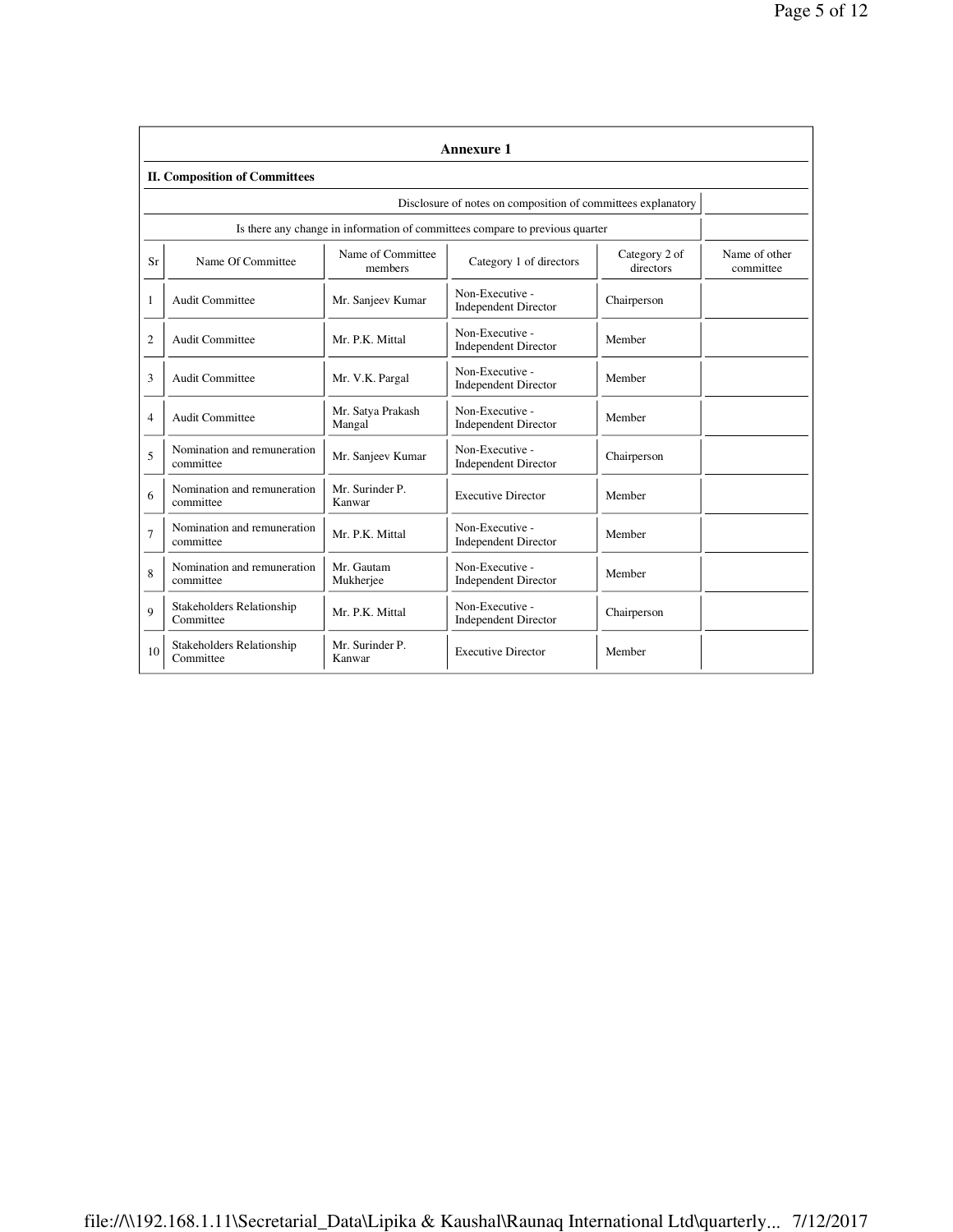|    | Annexure 1                                   |                              |                                                |                            |                            |  |  |  |  |
|----|----------------------------------------------|------------------------------|------------------------------------------------|----------------------------|----------------------------|--|--|--|--|
|    | <b>II. Composition of Committees</b>         |                              |                                                |                            |                            |  |  |  |  |
| Sr | Name Of Committee                            | Name of Committee<br>members | Category 1 of directors                        | Category 2 of<br>directors | Name of other<br>committee |  |  |  |  |
| 11 | Stakeholders Relationship<br>Committee       | Mr. Sachit Kanwar            | <b>Executive Director</b>                      | Member                     |                            |  |  |  |  |
| 12 | Corporate Social Responsibility<br>Committee | Mr. Surinder P.<br>Kanwar    | <b>Executive Director</b>                      | Chairperson                |                            |  |  |  |  |
| 13 | Corporate Social Responsibility<br>Committee | Mr. Sachit Kanwar            | <b>Executive Director</b>                      | Member                     |                            |  |  |  |  |
| 14 | Corporate Social Responsibility<br>Committee | Mr. P.K. Mittal              | Non-Executive -<br><b>Independent Director</b> | Member                     |                            |  |  |  |  |
| 15 | Corporate Social Responsibility<br>Committee | Mr. Satya Prakash<br>Mangal  | Non-Executive -<br><b>Independent Director</b> | Member                     |                            |  |  |  |  |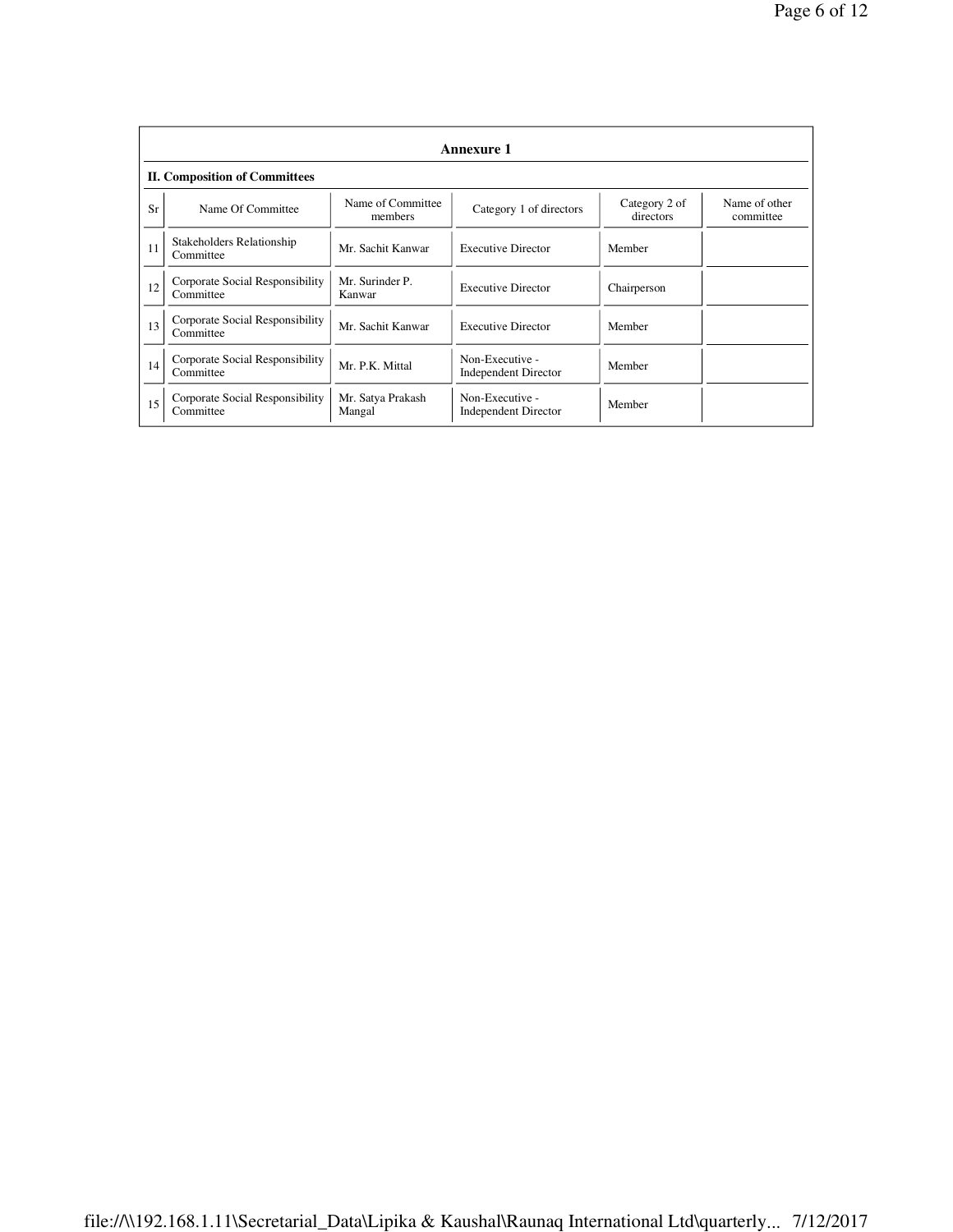|                | <b>Annexure 1</b>                                                |                                                         |                                                                |  |  |  |  |  |
|----------------|------------------------------------------------------------------|---------------------------------------------------------|----------------------------------------------------------------|--|--|--|--|--|
|                | <b>Annexure 1</b>                                                |                                                         |                                                                |  |  |  |  |  |
|                | <b>III.</b> Meeting of Board of Directors                        |                                                         |                                                                |  |  |  |  |  |
|                | Disclosure of notes on meeting of board of directors explanatory |                                                         |                                                                |  |  |  |  |  |
| Sr             | $Date(s)$ of meeting (if any) in the<br>previous quarter         | $Date(s)$ of meeting (if any) in the<br>current quarter | Maximum gap between any two consecutive (in<br>number of days) |  |  |  |  |  |
|                | 01-02-2017                                                       |                                                         |                                                                |  |  |  |  |  |
| $\overline{2}$ |                                                                  | 26-05-2017                                              | 113                                                            |  |  |  |  |  |
| 3              |                                                                  | 20-06-2017                                              | 24                                                             |  |  |  |  |  |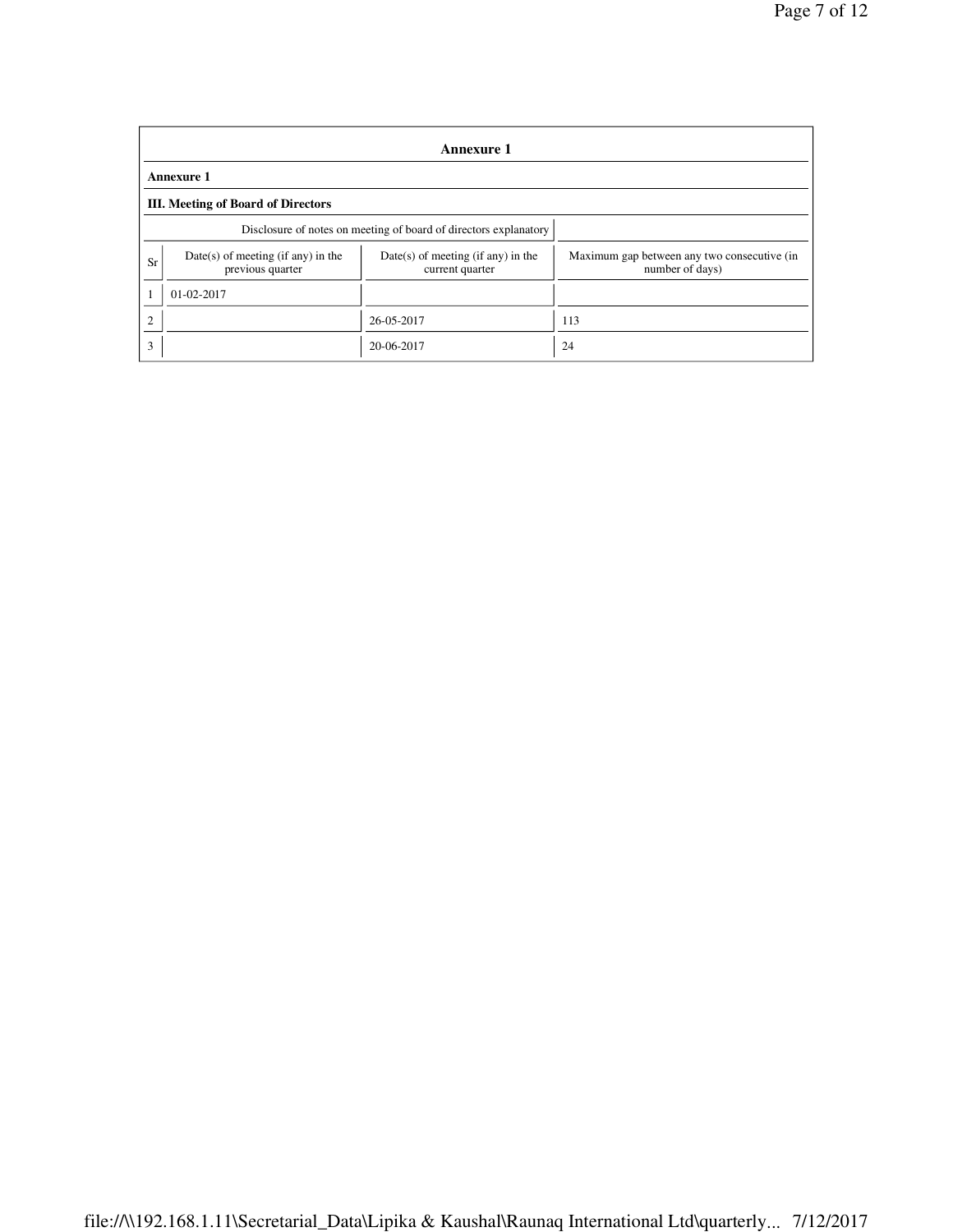|                                  | <b>Annexure 1</b>                                        |                                                                           |                                                     |                                                                                             |                                                                           |                                                                                  |                               |  |
|----------------------------------|----------------------------------------------------------|---------------------------------------------------------------------------|-----------------------------------------------------|---------------------------------------------------------------------------------------------|---------------------------------------------------------------------------|----------------------------------------------------------------------------------|-------------------------------|--|
| <b>IV. Meeting of Committees</b> |                                                          |                                                                           |                                                     |                                                                                             |                                                                           |                                                                                  |                               |  |
|                                  | Disclosure of notes on meeting of committees explanatory |                                                                           |                                                     |                                                                                             |                                                                           |                                                                                  |                               |  |
| Sr                               | Name of<br>Committee                                     | $Date(s)$ of<br>meeting of the<br>committee in<br>the relevant<br>quarter | Whether<br>requirement of<br>Quorum met<br>(Yes/No) | Requirement of<br>Ouorum met<br>(details)                                                   | $Date(s)$ of<br>meeting of the<br>committee in<br>the previous<br>quarter | Maximum gap<br>between any two<br>consecutive<br>meetings (in<br>number of days) | Name of<br>other<br>committee |  |
|                                  | Audit<br>Committee                                       | 26-05-2017                                                                | <b>Yes</b>                                          | Meeting held with<br>requisite quorum (3)<br>out of 4 members<br>present in the<br>meeting) | $01-02-2017$                                                              | 113                                                                              |                               |  |
| $\overline{c}$                   | Nomination and<br>remuneration<br>committee              | 26-05-2017                                                                | <b>Yes</b>                                          | Meeting held with<br>requisite quorum (3)<br>out of 4 members<br>present in the<br>meeting) | $01 - 02 - 2017$                                                          | 113                                                                              |                               |  |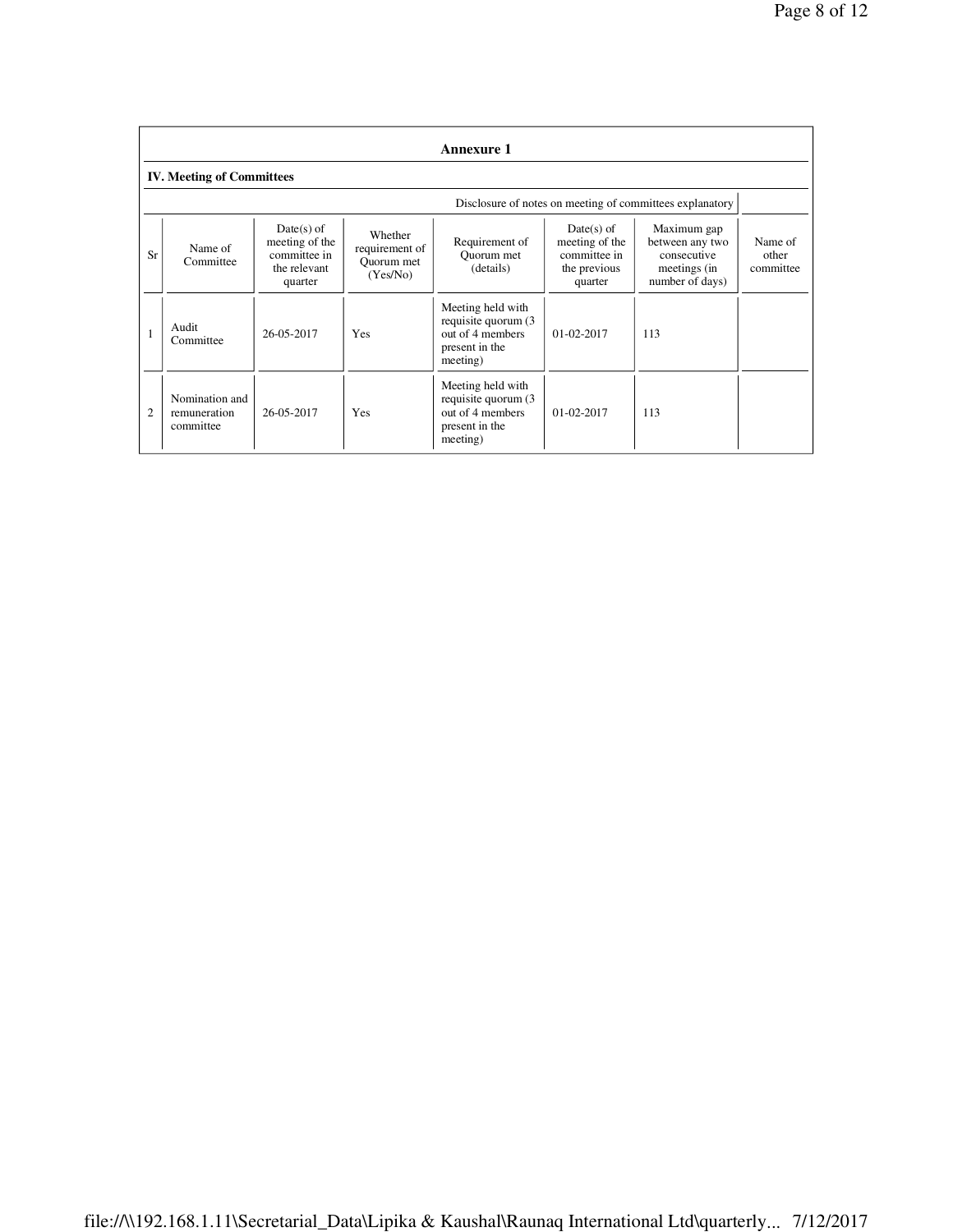|                | Annexure 1                                                                                                |                                  |                                                                    |  |  |  |  |
|----------------|-----------------------------------------------------------------------------------------------------------|----------------------------------|--------------------------------------------------------------------|--|--|--|--|
|                | <b>V. Related Party Transactions</b>                                                                      |                                  |                                                                    |  |  |  |  |
| Sr             | Subject                                                                                                   | Compliance status<br>(Yes/No/NA) | If status is "No" details of non-<br>compliance may be given here. |  |  |  |  |
|                | Whether prior approval of audit committee obtained                                                        | Yes                              |                                                                    |  |  |  |  |
| $\overline{c}$ | Whether shareholder approval obtained for material RPT                                                    | NA                               |                                                                    |  |  |  |  |
| $\mathbf{3}$   | Whether details of RPT entered into pursuant to omnibus<br>approval have been reviewed by Audit Committee | NA                               |                                                                    |  |  |  |  |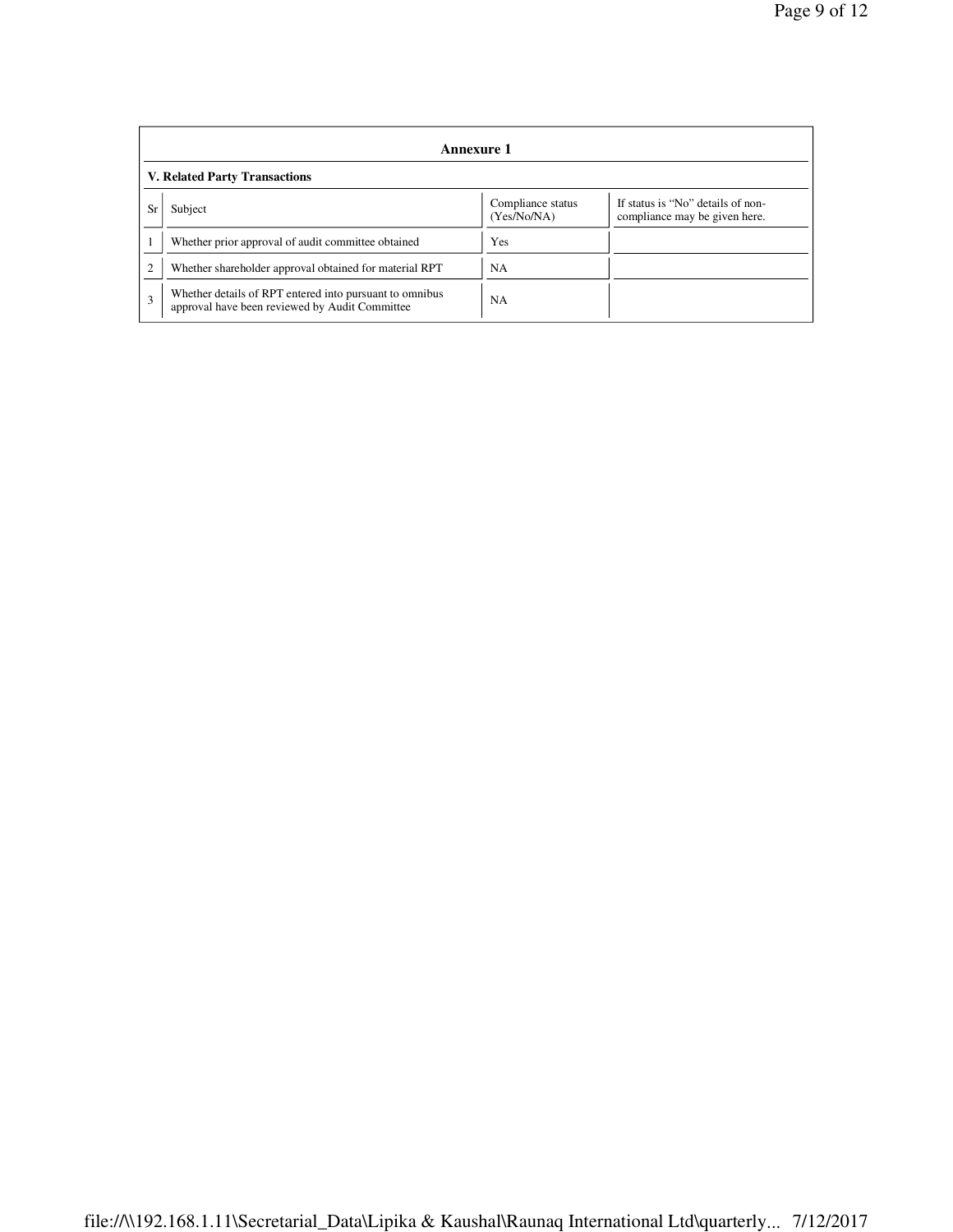|                | Annexure 1                                                                                                                                                                                                      |                               |  |  |  |  |  |  |
|----------------|-----------------------------------------------------------------------------------------------------------------------------------------------------------------------------------------------------------------|-------------------------------|--|--|--|--|--|--|
|                | <b>VI. Affirmations</b>                                                                                                                                                                                         |                               |  |  |  |  |  |  |
| <b>Sr</b>      | Subject                                                                                                                                                                                                         | Compliance status<br>(Yes/No) |  |  |  |  |  |  |
|                | The composition of Board of Directors is in terms of SEBI (Listing obligations and disclosure requirements)<br>Regulations, 2015                                                                                | Yes                           |  |  |  |  |  |  |
| $\overline{c}$ | The composition of the following committees is in terms of SEBI(Listing obligations and disclosure<br>requirements) Regulations, 2015 a. Audit Committee                                                        | Yes                           |  |  |  |  |  |  |
| 3              | The composition of the following committees is in terms of SEBI(Listing obligations and disclosure<br>requirements) Regulations, 2015. b. Nomination & remuneration committee                                   | Yes                           |  |  |  |  |  |  |
| 4              | The composition of the following committees is in terms of SEBI(Listing obligations and disclosure<br>requirements) Regulations, 2015. c. Stakeholders relationship committee                                   | Yes                           |  |  |  |  |  |  |
| 5              | The composition of the following committees is in terms of SEBI(Listing obligations and disclosure<br>requirements) Regulations, 2015. d. Risk management committee (applicable to the top 100 listed entities) | <b>NA</b>                     |  |  |  |  |  |  |
| 6              | The committee members have been made aware of their powers, role and responsibilities as specified in SEBI<br>(Listing obligations and disclosure requirements) Regulations, 2015.                              | Yes                           |  |  |  |  |  |  |
| $\overline{7}$ | The meetings of the board of directors and the above committees have been conducted in the manner as<br>specified in SEBI (Listing obligations and disclosure requirements) Regulations, 2015.                  | Yes                           |  |  |  |  |  |  |
| 8              | This report and/or the report submitted in the previous quarter has been placed before Board of Directors.                                                                                                      | Yes                           |  |  |  |  |  |  |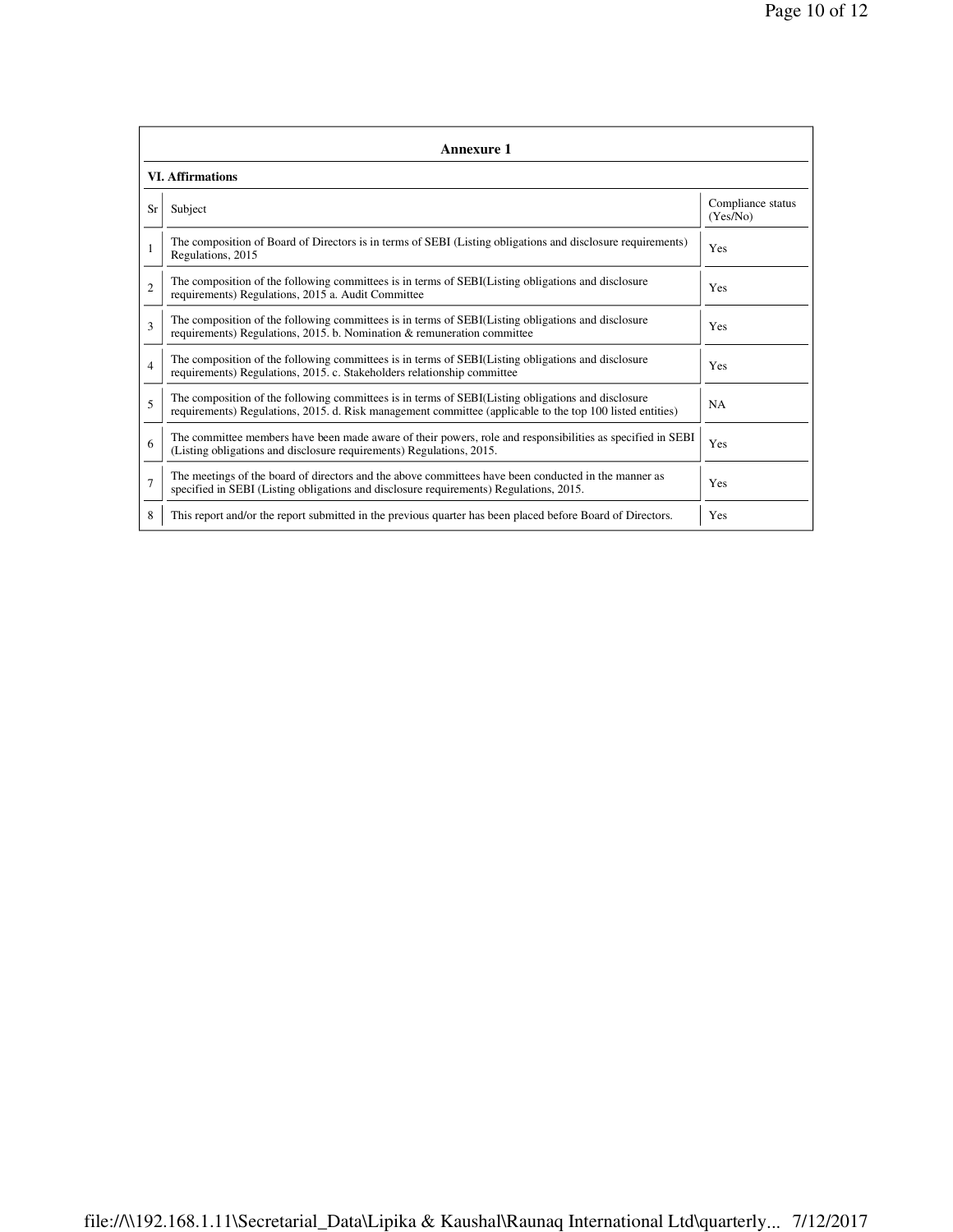| <b>Signatory Details</b> |                   |  |  |  |
|--------------------------|-------------------|--|--|--|
| Name of signatory        | Kaushal Narula    |  |  |  |
| Designation of person    | Company Secretary |  |  |  |
| Place                    | Faridabad         |  |  |  |
| Date                     | 12-07-2017        |  |  |  |